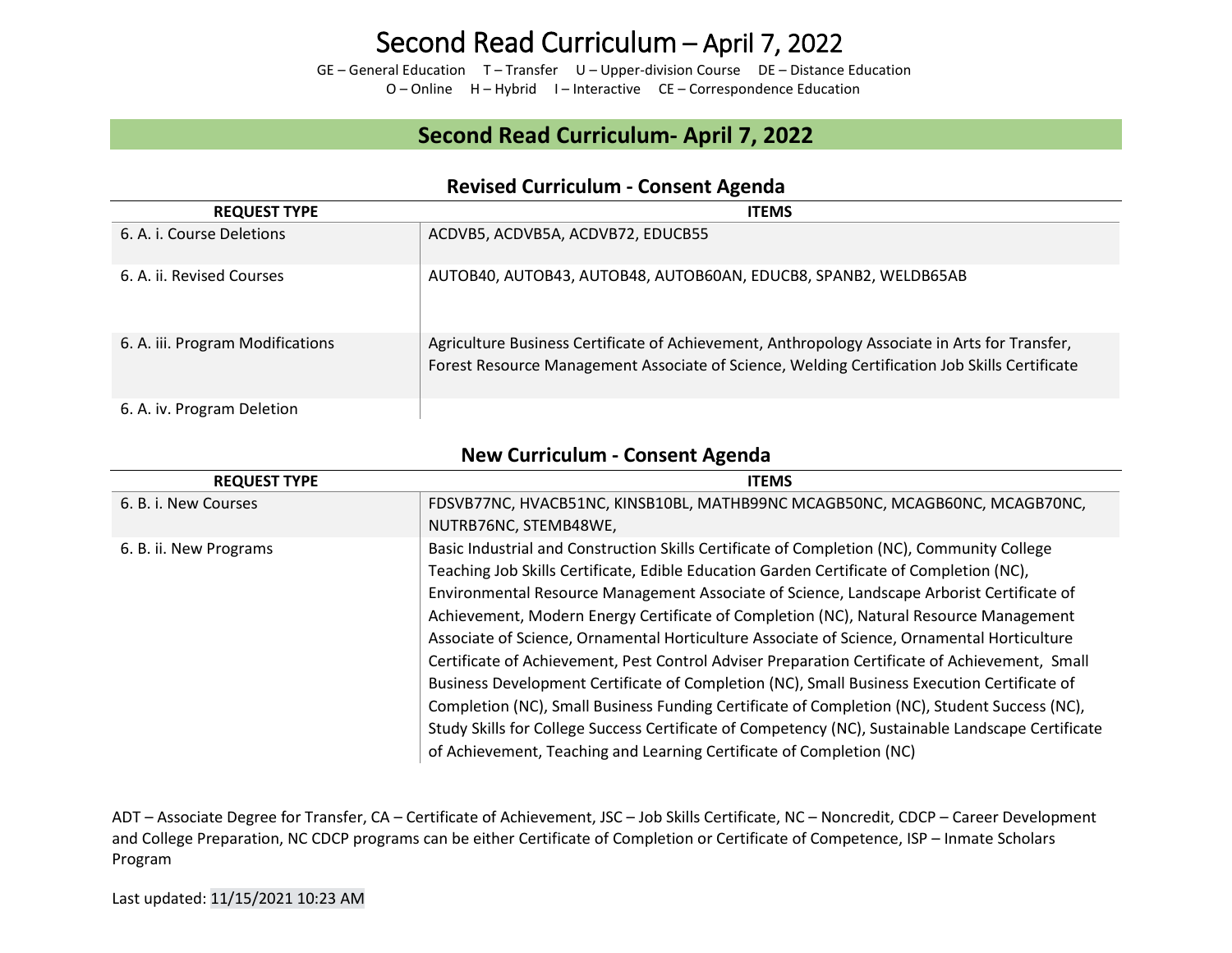GE – General Education T – Transfer U – Upper-division Course DE – Distance Education

O – Online H – Hybrid I – Interactive CE – Correspondence Education

### **DE - Consent Agenda**

| <b>REQUEST TYPE</b>            | <b>ITEMS</b>                                                                 |
|--------------------------------|------------------------------------------------------------------------------|
| 6. C. i. Courses Requesting DE | AUTOB40, AUTOB43, AUTOB48, AUTOB60AN, EDUCB55, EDUCB8, FDSVB77NC, HVACB51NC, |
|                                | KINSB10BL, MATHB99NC, MCAGB50NC, MCAGB60NC, MCAGB70NC                        |

### **CE - Consent Agenda**

| <b>REQUEST TYPE</b>            | ITEMS |
|--------------------------------|-------|
| 6. D. i. Courses Requesting CE |       |

#### **GE - Consent Agenda**

| <b>REQUEST TYPE</b>                | <b>ITEMS</b>      |
|------------------------------------|-------------------|
| 6. E. i. Courses Requesting New or | EDUCB8, KINSB10BL |
| Resubmission for GE                |                   |

### **Courses**

| <b>Review</b><br><b>Team</b> | Course    | <b>Course Title</b>                           | <b>Units</b> | <b>Current</b><br><b>Attributes</b> | <b>Attributes</b><br>Requested | <b>Request Type</b> |
|------------------------------|-----------|-----------------------------------------------|--------------|-------------------------------------|--------------------------------|---------------------|
|                              | ACDVB5    | Tutor Training and Practicum Level 1          | 1.00         | DE: H, O, I                         |                                | Deletion            |
|                              | ACDVB5A   | Tutor Training and Practicum: Level 2         | 0.50         | DE: H, O, I                         |                                | <b>Deletion</b>     |
|                              | ACDVB72   | Basic Arithmetic & Pre Algebra                | 4.00         | DE: I                               |                                | Deletion            |
| D                            | AUTOB40   | Suspension Steering and Wheel<br>Alignment    | 4.00         | DF: H                               | T: CSU<br>DE: H                | Revision            |
| D                            | AUTOB43   | <b>Brake Systems</b>                          | 4.00         | DE: H                               | T: CSU<br>DE: H                | Revision            |
| D                            | AUTOB48   | <b>Manual Transmissions and Drivetrain</b>    | 4.00         | DE: H                               | T: CSU<br>DE: H                | <b>Revision</b>     |
| D                            | AUTOB60AN | Automotive Detailing Level 1                  | 0.00         | $\overline{\phantom{a}}$            |                                | Revision            |
|                              | EDUCB55   | <b>Bridge to Online Learning for Students</b> | 0.50         | DE: H, O, I                         |                                | Deletion            |

ADT – Associate Degree for Transfer, CA – Certificate of Achievement, JSC – Job Skills Certificate, NC – Noncredit, CDCP – Career Development and College Preparation, NC CDCP programs can be either Certificate of Completion or Certificate of Competence, ISP – Inmate Scholars Program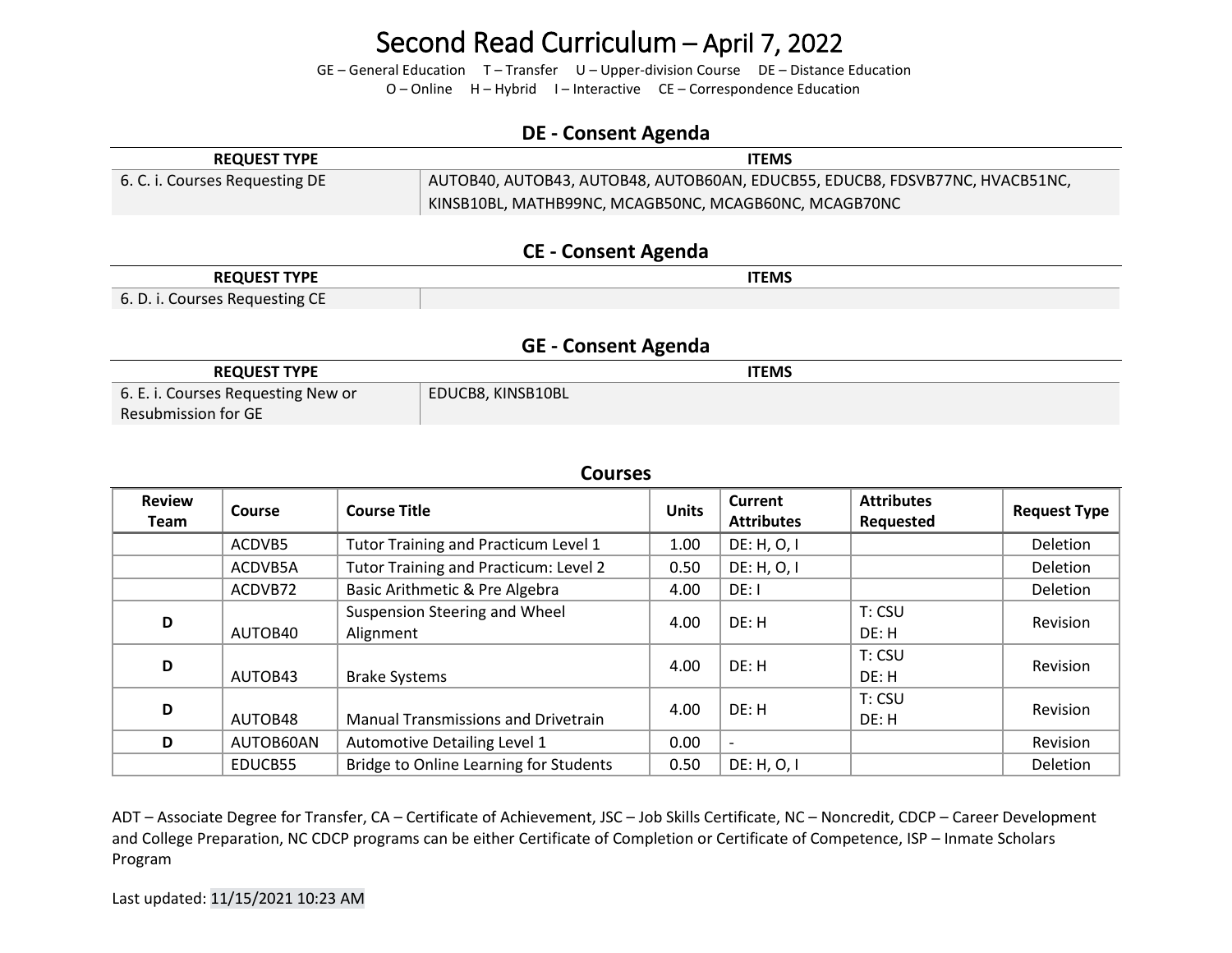GE – General Education T – Transfer U – Upper-division Course DE – Distance Education

O – Online H – Hybrid I – Interactive CE – Correspondence Education

| A            |                    |                                                 | 3.00     | DE: H, O, I   | <b>DE: H,O,I</b> | Revision        |
|--------------|--------------------|-------------------------------------------------|----------|---------------|------------------|-----------------|
|              | EDUCB8             | Sociocultural Foundations of Education          |          | T: CSU & UC   | T: CSU & UC      |                 |
| $\mathbf{A}$ | FDSVB77NC          | Healthy Cooking from the Garden                 | 0.00     |               | DE: H, O, I      | <b>New</b>      |
| E.           | HVACB51NC          | <b>Gas Appliance Technology</b>                 | 0.00     |               | DE: H            | <b>New</b>      |
| B            |                    |                                                 | 3.00     |               | DE: H, O, I      | <b>New</b>      |
|              |                    | Intercollegiate Competition for Men:            |          |               | T: CSU & UC      |                 |
|              | KINSB10BL          | Baseball                                        |          |               |                  |                 |
| B            |                    | Math Jam - Individualized Math Skill            | 0.00     |               | DE: H, I         | <b>New</b>      |
|              | MATHB99NC          | <b>Building</b>                                 |          |               |                  |                 |
| C            | MCAGB50NC          | <b>Diesel Engine Operation</b>                  | 0.00     |               | <b>DE: H,O,I</b> | New             |
| D            | MCAGB60NC          | <b>Basic Electricity and Electrical Systems</b> | 0.00     |               | DE: H, O, I      | <b>New</b>      |
| E.           | MCAGB70NC          | Introduction to Hydraulic Theory                | 0.00     |               | <b>DE: H,O,I</b> | New             |
| E.           | MCAGB70NC          | Introduction to Hydraulic Theory                | 0.00     |               | DE: H, O, I      | <b>New</b>      |
|              | SPANB <sub>2</sub> | <b>Elementary Spanish II</b>                    | 4.00     | $T:$ CSU & UC | T: CSU & UC      | <b>Revision</b> |
|              |                    |                                                 |          | DE: H, O, C   | DE: H, O, I      |                 |
|              |                    | <b>Occupational Work Experience</b>             | $1.00 -$ |               |                  | <b>New</b>      |
|              | STEMB48WE          | Education/Internship                            | 8.00     |               | T: CSU           |                 |

**DE**

| <b>Review</b><br><b>Team</b> | <b>Course</b> | <b>Course Title</b>                        | <b>Units</b> | <b>Current</b><br><b>Attributes</b> | <b>Attributes</b><br>Requested | <b>Request Type</b> |
|------------------------------|---------------|--------------------------------------------|--------------|-------------------------------------|--------------------------------|---------------------|
| D                            | AUTOB40       | Suspension Steering and Wheel<br>Alignment | 4.00         | DE: H                               | T: CSU<br>DE: H                | Revision            |
| D                            | AUTOB43       | <b>Brake Systems</b>                       | 4.00         | DE: H                               | T: CSU<br>DE: H                | Revision            |
| D                            | AUTOB48       | <b>Manual Transmissions and Drivetrain</b> | 4.00         | DE: H                               | T: CSU<br>DE: H                | <b>Revision</b>     |
| D                            | AUTOB60AN     | Automotive Detailing Level 1               | 0.00         |                                     |                                | Revision            |
|                              | EDUCB55       | Bridge to Online Learning for Students     | 0.50         | DE: H, O, I                         |                                | Deletion            |

ADT – Associate Degree for Transfer, CA – Certificate of Achievement, JSC – Job Skills Certificate, NC – Noncredit, CDCP – Career Development and College Preparation, NC CDCP programs can be either Certificate of Completion or Certificate of Competence, ISP – Inmate Scholars Program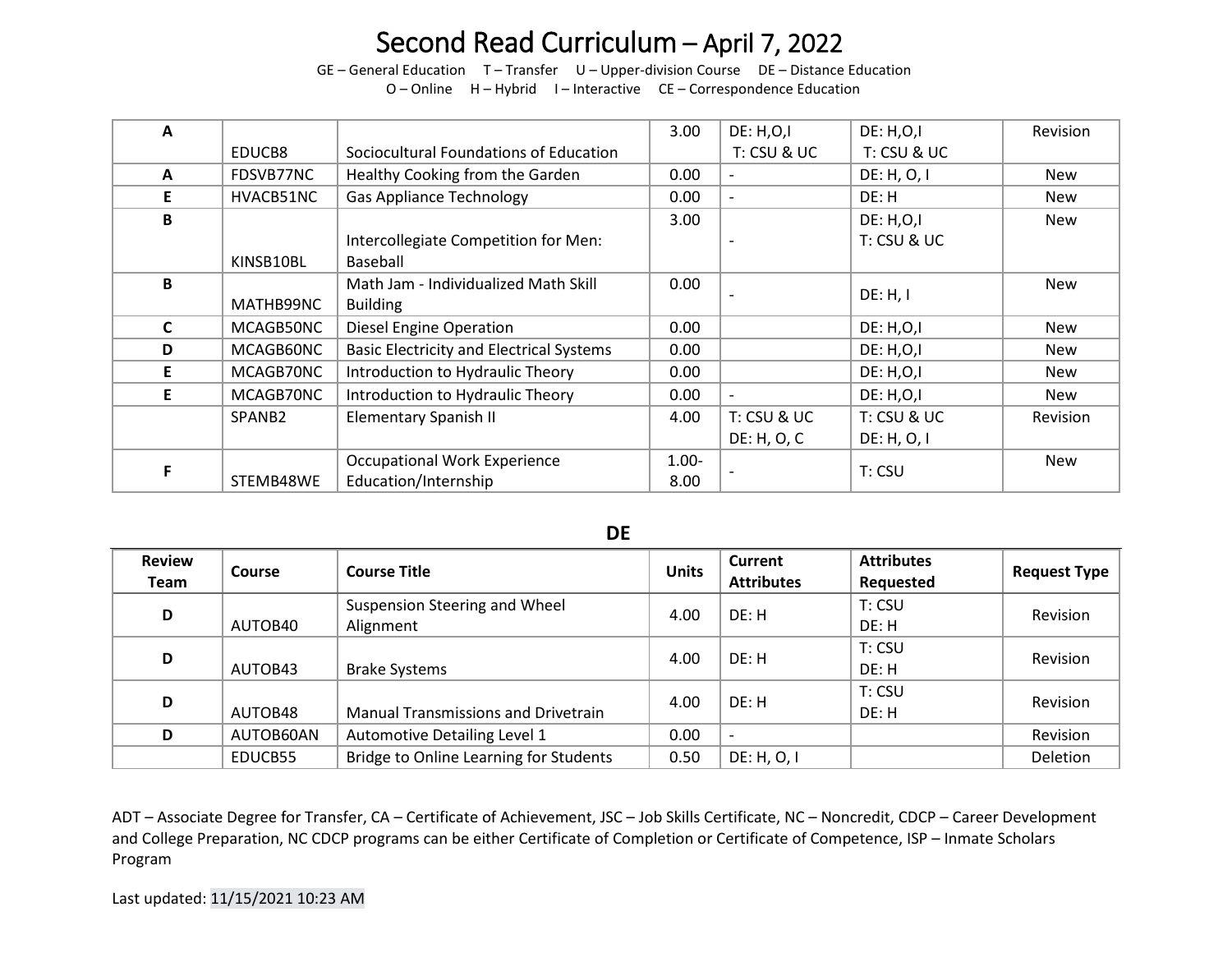GE – General Education T – Transfer U – Upper-division Course DE – Distance Education

|  |  |  | O - Online H - Hybrid I - Interactive CE - Correspondence Education |
|--|--|--|---------------------------------------------------------------------|
|--|--|--|---------------------------------------------------------------------|

| A |           |                                                 | 3.00 | DE: H, O, I              | DE: H, O, I      | Revision   |
|---|-----------|-------------------------------------------------|------|--------------------------|------------------|------------|
|   | EDUCB8    | Sociocultural Foundations of Education          |      | T: CSU & UC              | T: CSU & UC      |            |
| A | FDSVB77NC | Healthy Cooking from the Garden                 | 0.00 |                          | DE: H, O, I      | <b>New</b> |
|   | HVACB51NC | <b>Gas Appliance Technology</b>                 | 0.00 | $\overline{\phantom{0}}$ | DE: H            | <b>New</b> |
| B |           |                                                 | 3.00 |                          | DE: H, O, I      | New        |
|   |           | Intercollegiate Competition for Men:            |      |                          | T: CSU & UC      |            |
|   | KINSB10BL | Baseball                                        |      |                          |                  |            |
| B |           | Math Jam - Individualized Math Skill            | 0.00 |                          | DE: H, I         | New        |
|   | MATHB99NC | <b>Building</b>                                 |      |                          |                  |            |
|   | MCAGB50NC | <b>Diesel Engine Operation</b>                  | 0.00 |                          | DE: H, O, I      | <b>New</b> |
| D | MCAGB60NC | <b>Basic Electricity and Electrical Systems</b> | 0.00 |                          | DE: H, O, I      | <b>New</b> |
|   | MCAGB70NC | Introduction to Hydraulic Theory                | 0.00 |                          | <b>DE: H,O,I</b> | <b>New</b> |
|   | MCAGB70NC | Introduction to Hydraulic Theory                | 0.00 |                          | <b>DE: H,O,I</b> | <b>New</b> |

**GE**

| <b>Course</b> | <b>Course Title</b>                    | <b>Units</b> | <b>Current Attributes</b> | <b>Attributes Requested</b> | <b>Request Type</b> |
|---------------|----------------------------------------|--------------|---------------------------|-----------------------------|---------------------|
| <b>EDUCB8</b> | Sociocultural Foundations of Education | 3.0          | <b>BC GE: D.1, F</b>      | <b>BC GE: D.1, F</b>        | Revision            |
|               |                                        |              | CSU: D, F                 | CSU: D, F                   |                     |
|               |                                        |              | IGETC: 4                  | <b>IGETC: 4, 7</b>          |                     |
| KINSB10BL     | Intercollegiate Competition for Men:   | 3.00         | $\overline{\phantom{0}}$  | BCGE: E.2                   | <b>New</b>          |
|               | Baseball                               |              |                           |                             |                     |
| KINSB21Y      | <b>Beginning Yoga</b>                  | 1.00         | $\overline{\phantom{0}}$  | BC GE E.2                   | <b>New</b>          |

ADT – Associate Degree for Transfer, CA – Certificate of Achievement, JSC – Job Skills Certificate, NC – Noncredit, CDCP – Career Development and College Preparation, NC CDCP programs can be either Certificate of Completion or Certificate of Competence, ISP – Inmate Scholars Program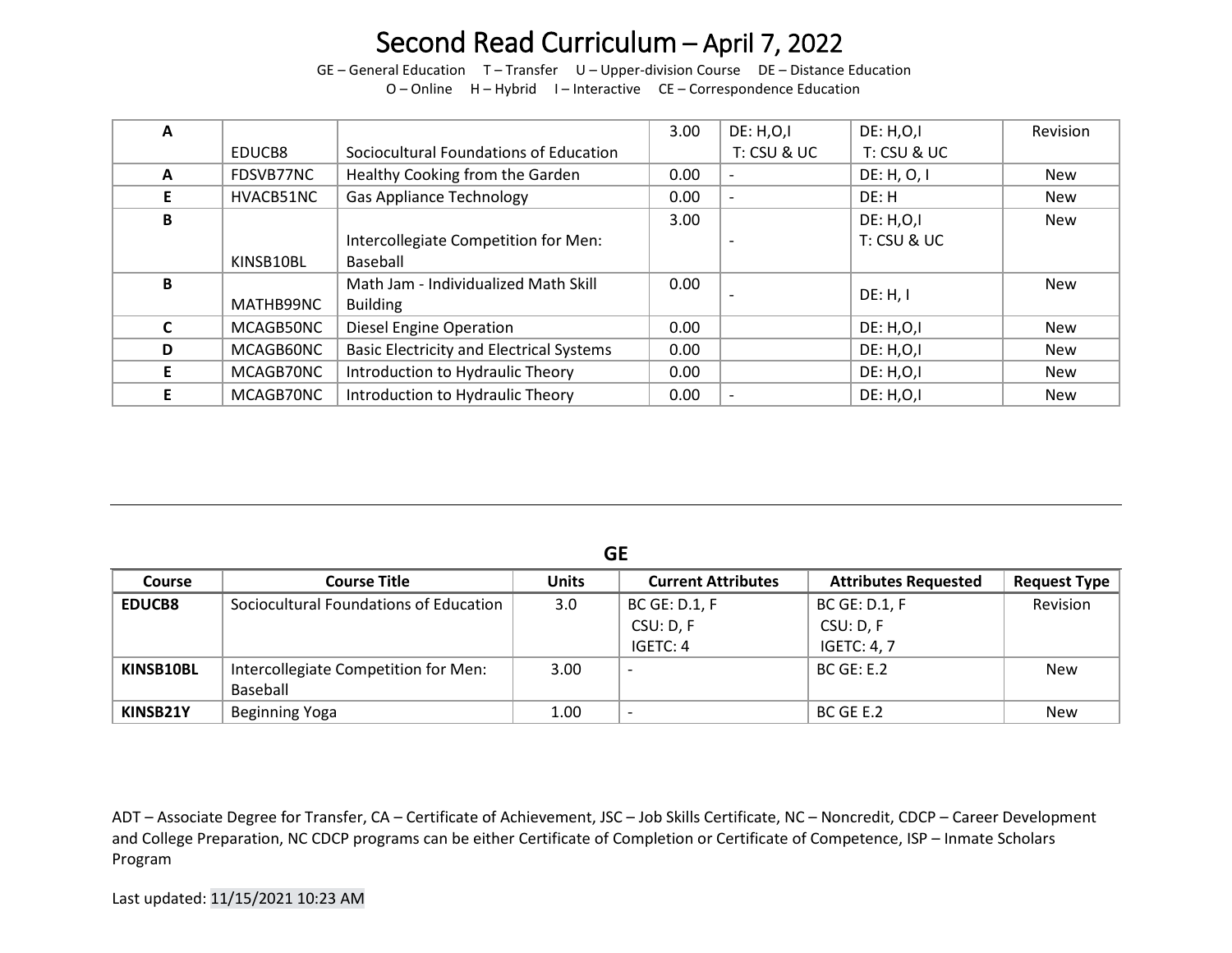GE – General Education T – Transfer U – Upper-division Course DE – Distance Education

O – Online H – Hybrid I – Interactive CE – Correspondence Education

|                                                                            | .                                                    |                     |              |
|----------------------------------------------------------------------------|------------------------------------------------------|---------------------|--------------|
| <b>Program Title</b>                                                       | <b>Program Type</b><br>(B, ADT, AA, AS, CA, JSC, NC) | <b>Request Type</b> | <b>Units</b> |
| Agriculture Business Certificate of Achievement                            | CA                                                   | Modification        | 20           |
| Anthropology Associate in Arts for Transfer                                | <b>ADT</b>                                           | Modification        | 60           |
| Basic Industrial and Construction Skills Certificate of Completion<br>(NC) | CC                                                   | <b>New</b>          | $\mathbf{0}$ |
| Edible Education Garden Certificate of Completion (NC)                     | CC                                                   | <b>New</b>          | $\mathbf 0$  |
| Environmental Resource Management Associate of Science                     | AS                                                   | <b>New</b>          | 60-74        |
| Forest Resource Management Associate of Science                            | AS                                                   | Modification        | 60           |
| Industrial Safety Certificate of Completion (NC)                           | CC                                                   | <b>New</b>          | $\mathbf 0$  |
| Industrial Safety Job Skills Certificate                                   | <b>JSC</b>                                           | <b>New</b>          | 2.5          |
| Landscape Arborist Certificate of Achievement                              | CA                                                   | <b>New</b>          | 16           |
| Modern Energy Certificate of Completion (NC)                               | CC                                                   | <b>New</b>          | $\mathbf 0$  |
| Natural Resource Management Associate of Science                           | AS                                                   | <b>New</b>          | 60-74        |
| Ornamental Horticulture Associate of Science                               | AS                                                   | <b>New</b>          | 60           |
| Ornamental Horticulture Certificate of Achievement                         | CA                                                   | <b>New</b>          | 25           |
| Pest Control Adviser Preparation Certificate of Achievement                | CA                                                   | <b>New</b>          | 42           |

**Programs** 

ADT – Associate Degree for Transfer, CA – Certificate of Achievement, JSC – Job Skills Certificate, NC – Noncredit, CDCP – Career Development and College Preparation, NC CDCP programs can be either Certificate of Completion or Certificate of Competence, ISP – Inmate Scholars Program